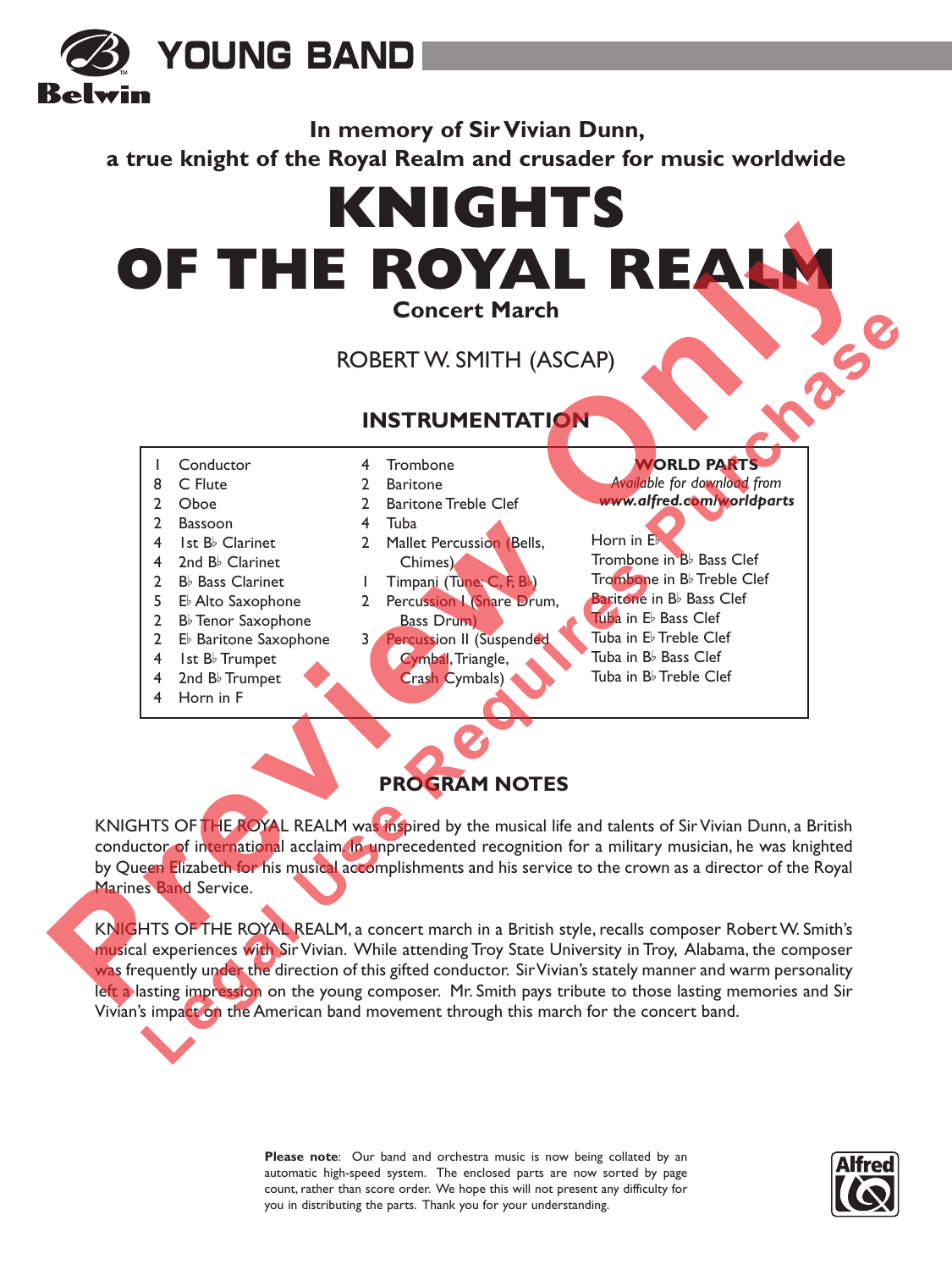## **NOTES TO THE CONDUCTOR**

In order to convey a true British march style, I would suggest introducing the band to recordings of British bands performing marches by composers such as Kenneth Alford. The listening experience will be invaluable and will enhance the performance experience of KNIGHTS OF THE ROYAL REALM.

The opening phrases, as stated by the clarinets and snare drum, should be very soft, as if the regiment is "in the distance." With each subsequent entrance by other sections of the band, our musical regiment should get closer to the listener leading to the second time through the full band statement at measure 17.

All trills in the woodwinds should be diatonic. Care should be given to the release of the trills precisely on the next beat in order to ensure clarity throughout the woodwind section.

The stately melody, beginning at measure 24, should be legato, yet with a sense of unhurried forward motion. note the dynamic shape and its drastic contrasts while maintaining the stately style.

The transition section, beginning at measure 40, should build appropriately with care given to note lengths in the brass sustains. The resulting Grandioso can be freely interpreted in terms of tempo to suit the performance occasion and ensemble. However, please preserve the very dignified intent throughout. leading to the second time through the full band statement at measure 17.<br>All trills in the woodwind stationic. Care bloud be given to the relates of the trills precising an matter in the woodwind station. The stately melo melody, beginning at measure 24, should be legate, yet with a sense of unhurried forward months. Phone and its drastic contrasts while maintaining the stately style.<br>The same of a should build gap represent in the stately

For further study on the life of Sir Vivian Dunn, I would suggest reading *Fiddler on the March: A Biography of Lt. Col. Sir Vivian Dunn* by Derek Oakley. Additionally, multiple recordings of Sir Vivian's music are available through various British music resources.

I hope that you and your band find KNIGHTS OF THE ROYAL REALM to be a valuable teaching and performance experience. Best wishes for a wonderful performance!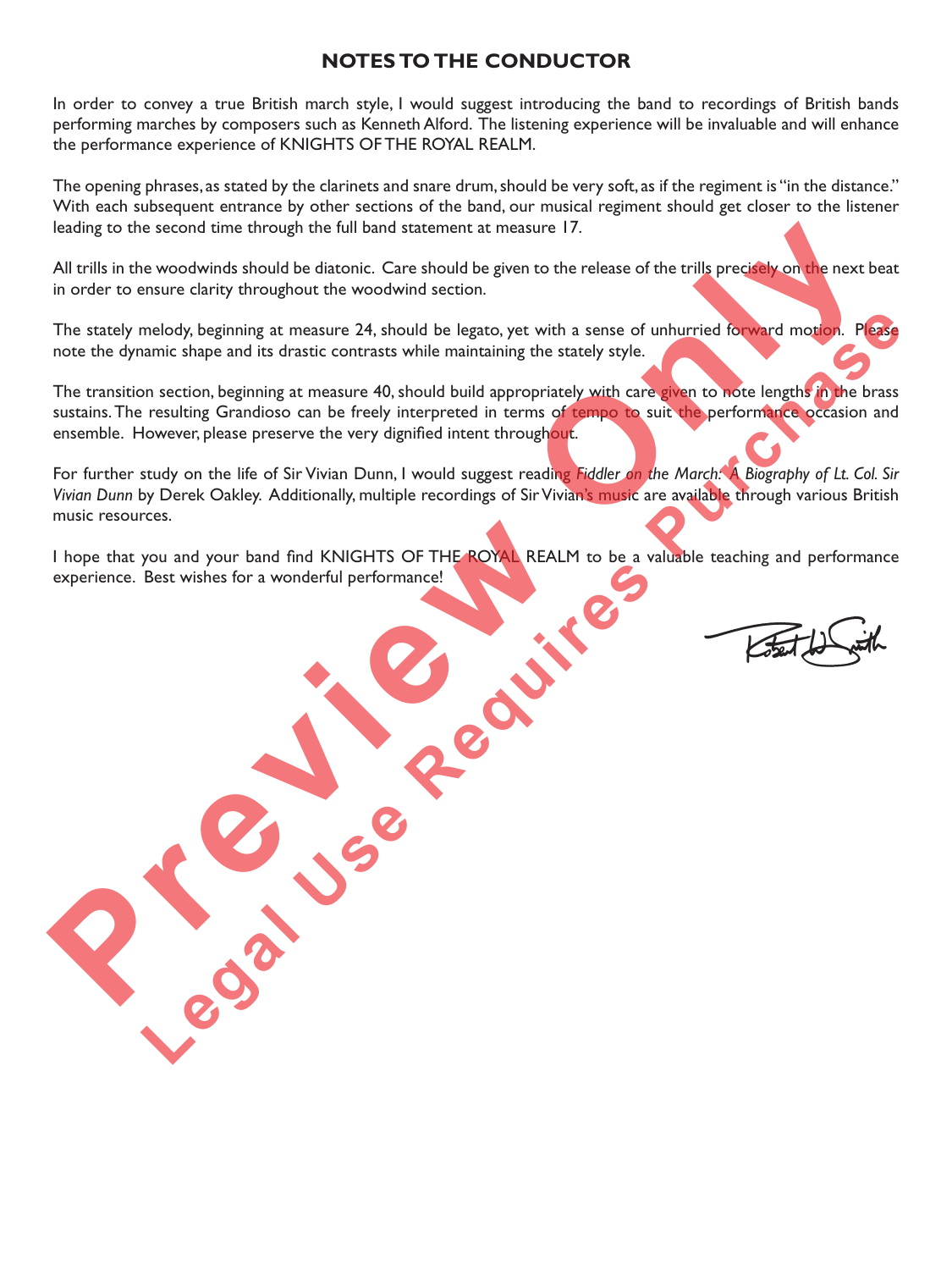**CONDUCTOR** *In Memory of Sir Vivian Dunn, A True Knight of the Royal Realm and Crusader for Music Worldwide*

## **KNIGHTS OF THE ROYAL REALM**



© MMVI BELWIN-MILLS PUBLISHING CORP. (ASCAP), a division of ALFRED PUBLISHING CO., INC. All Rights Reserved including Public Performance *To purchase a full-length recording of this piece, go to alfred.com/downloads*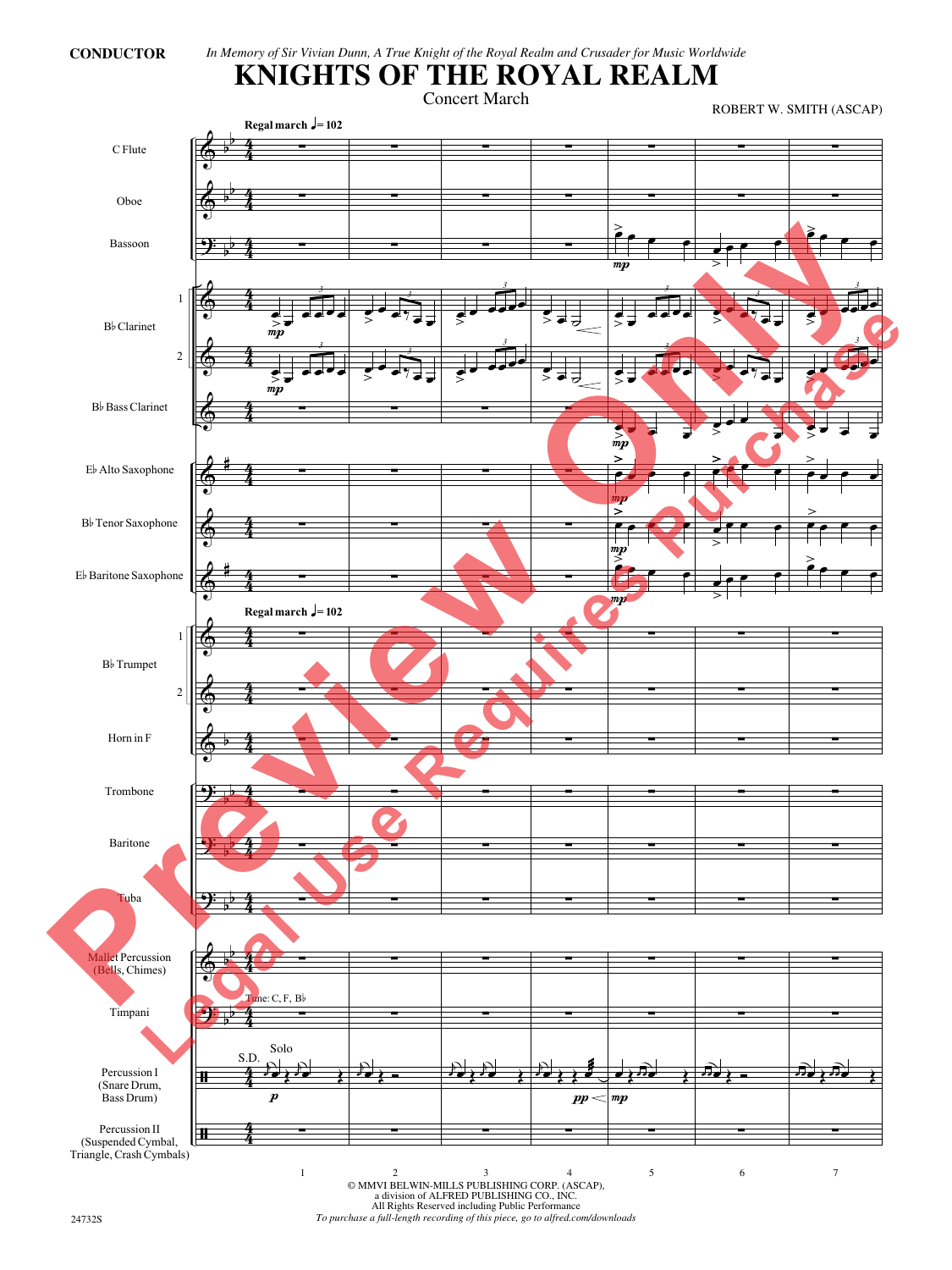Conductor - 2

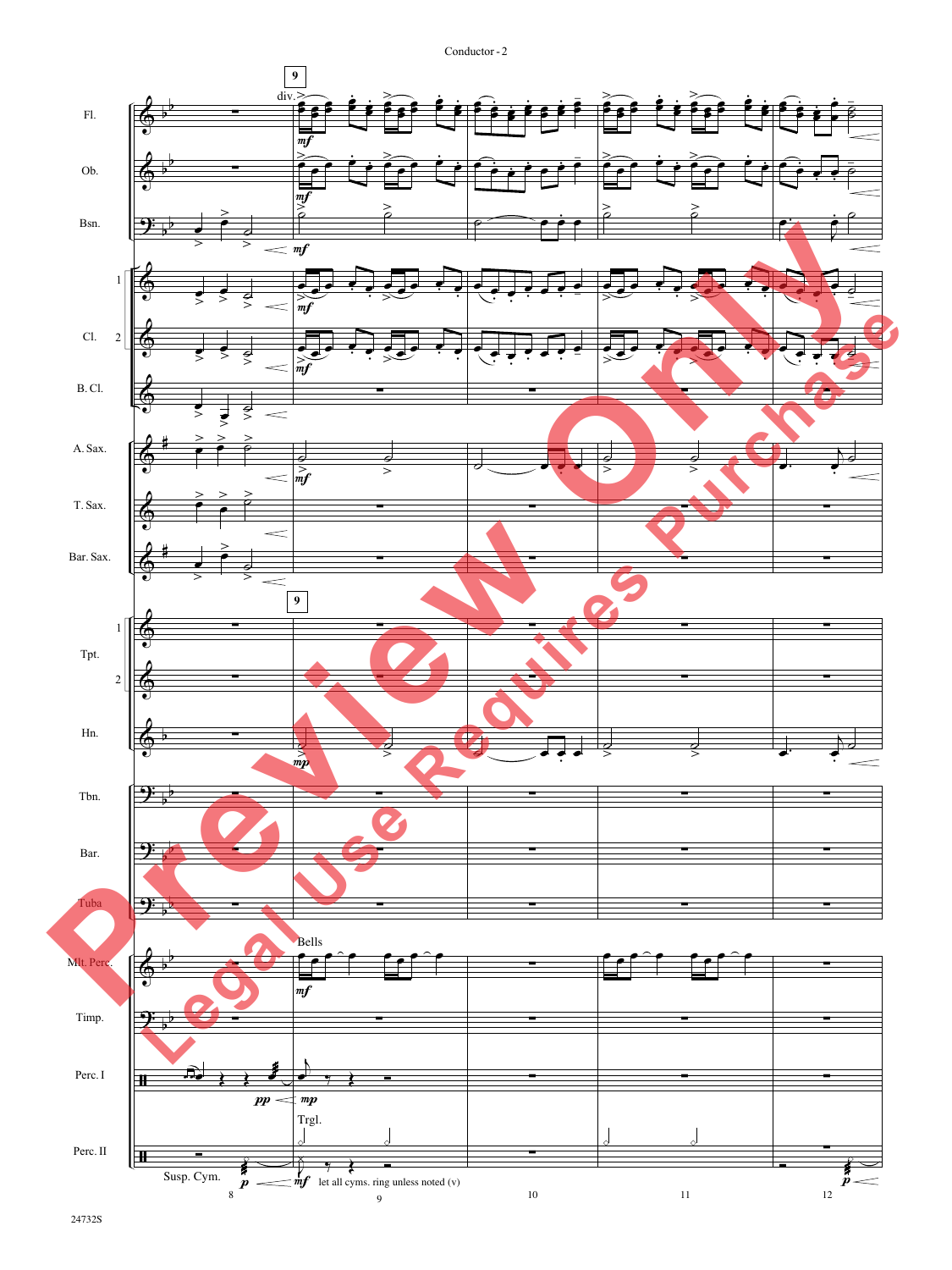Conductor - 3

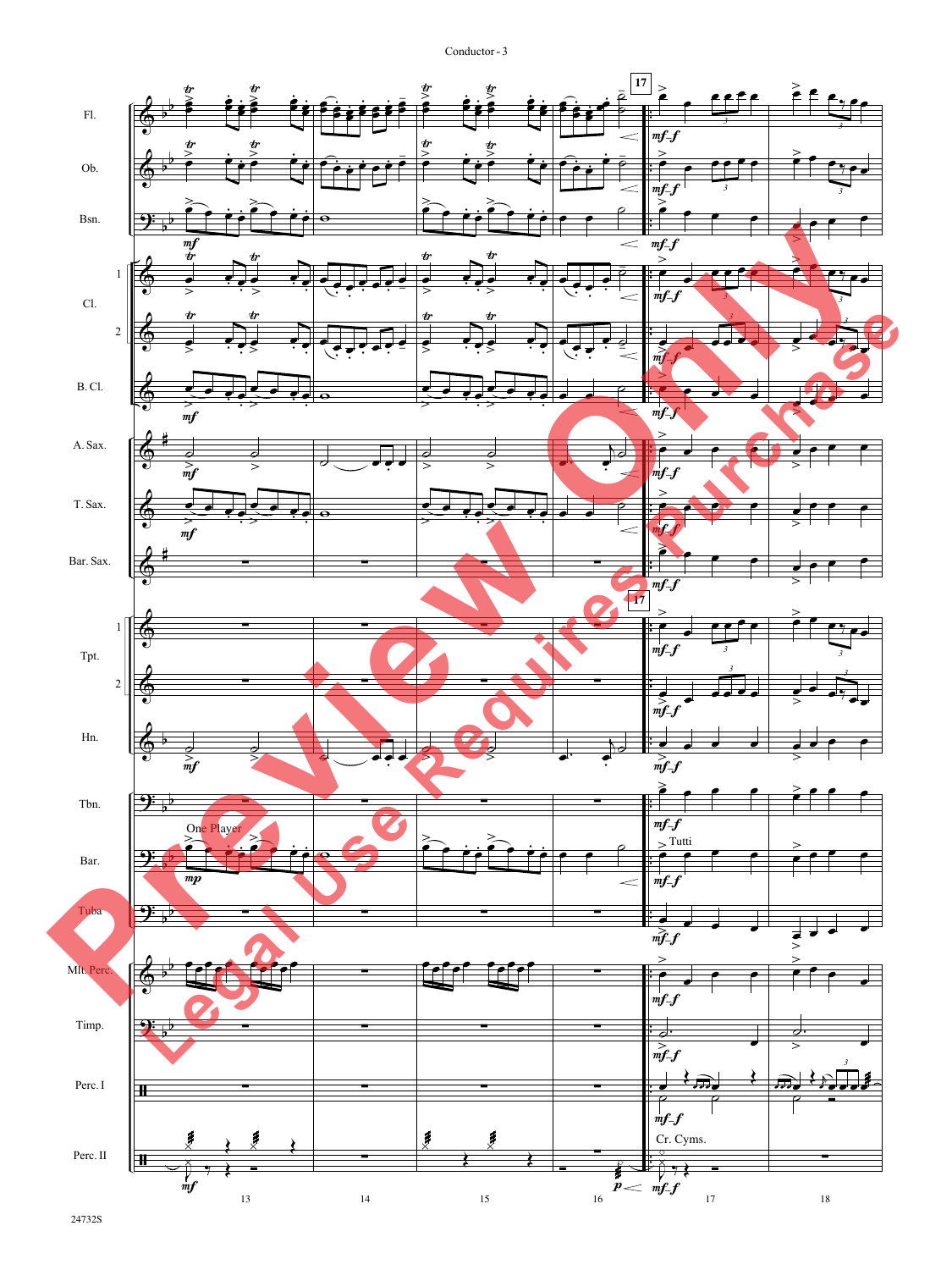Conductor-4

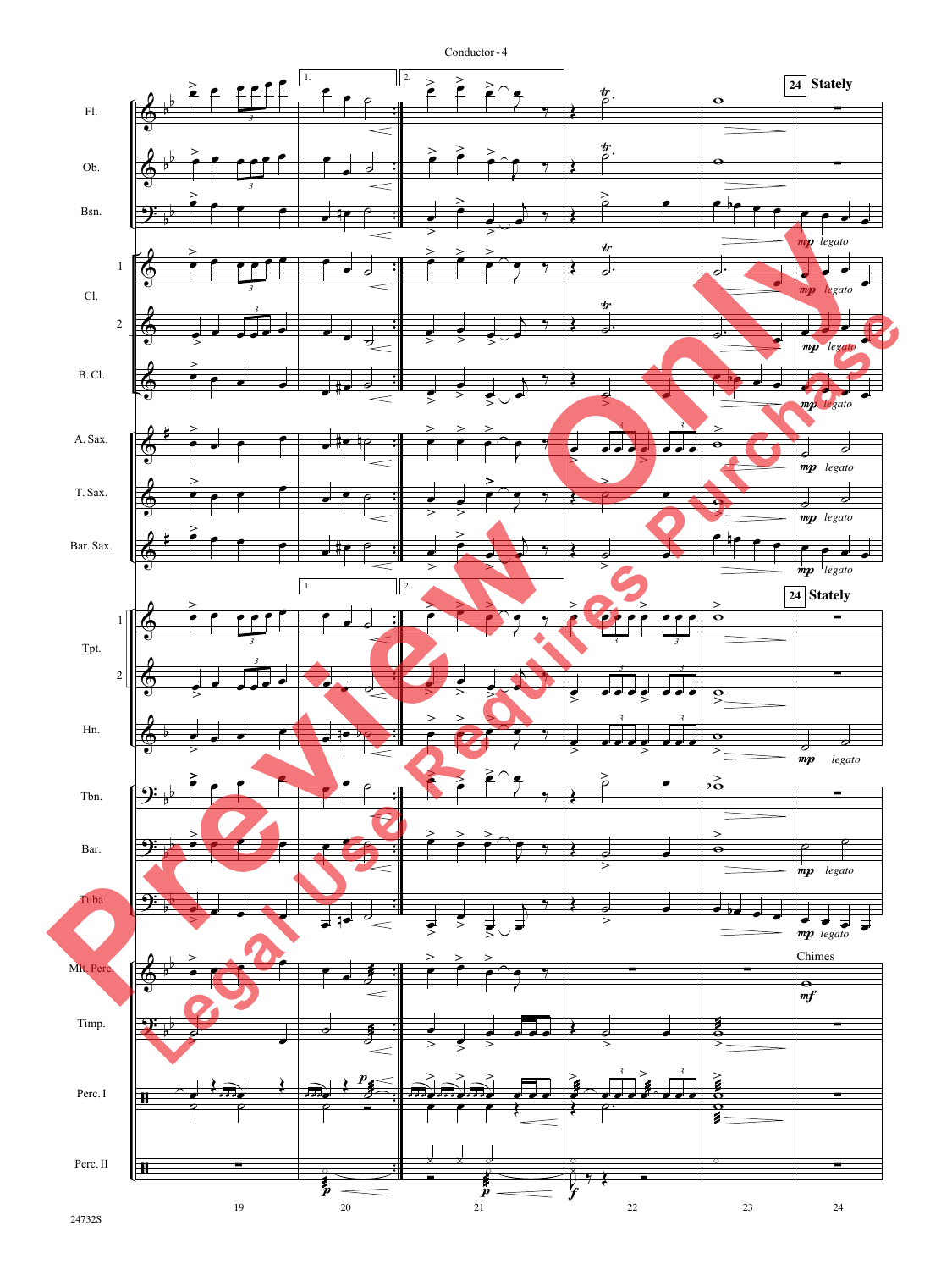## Conductor - 5

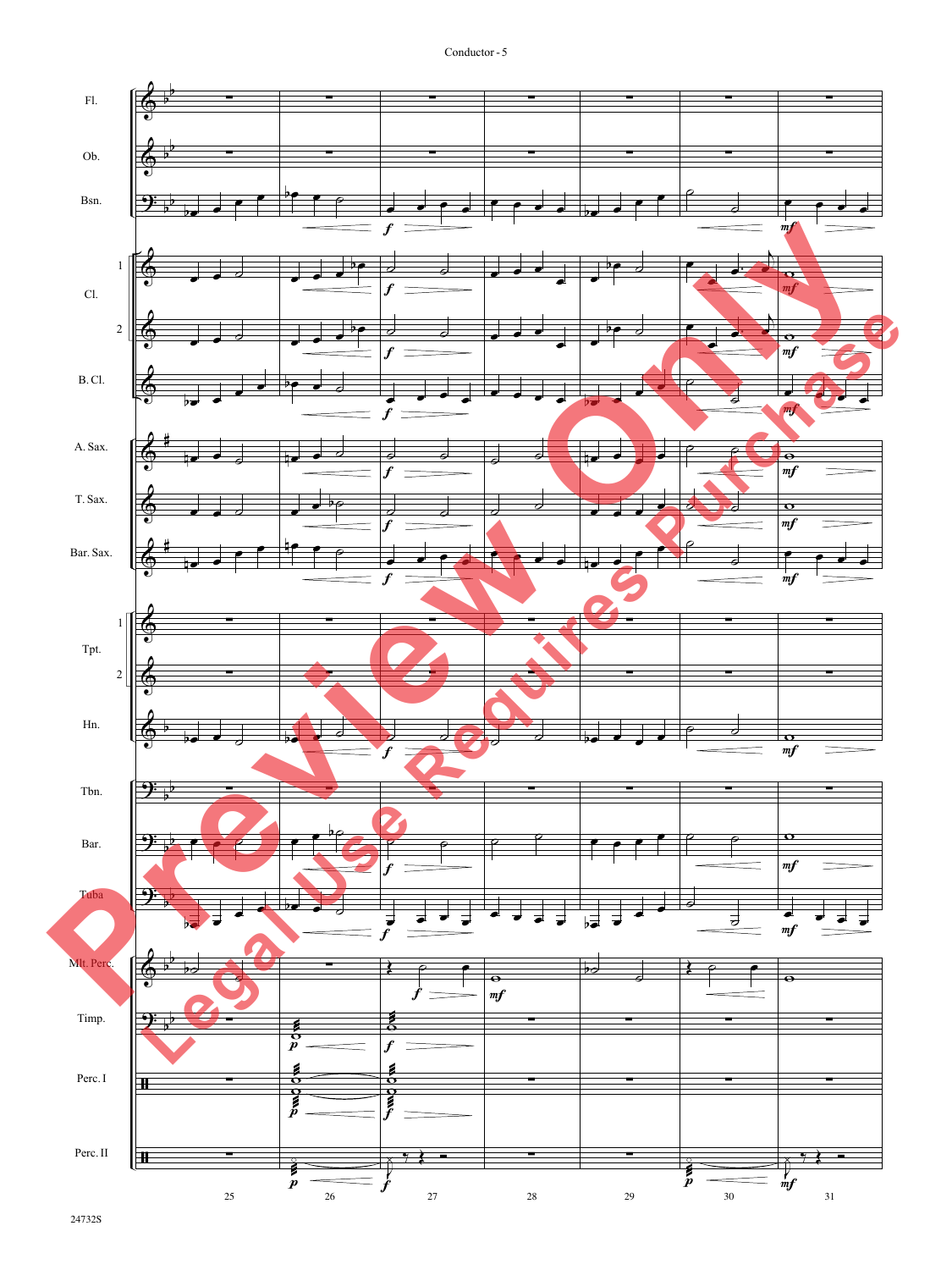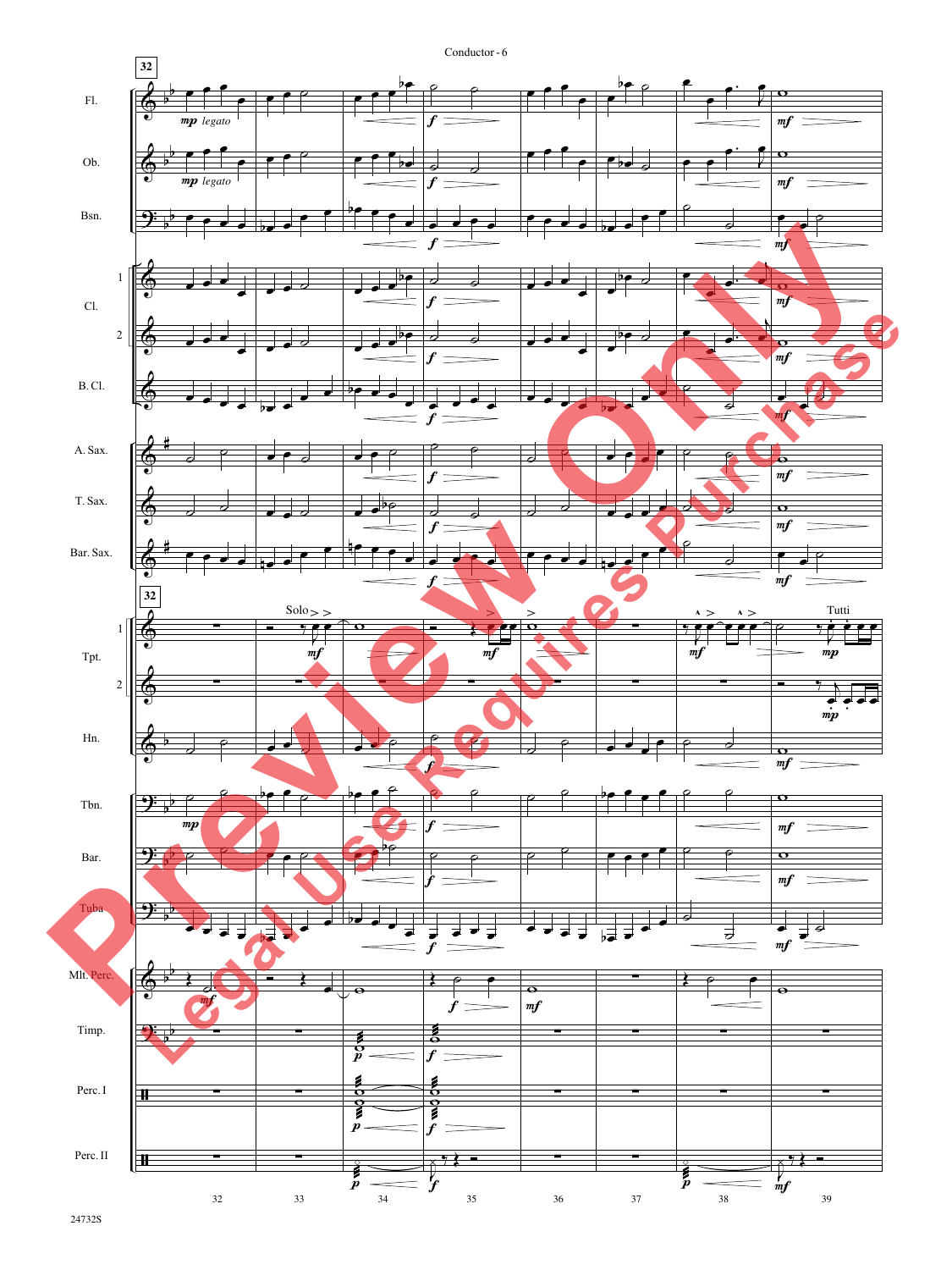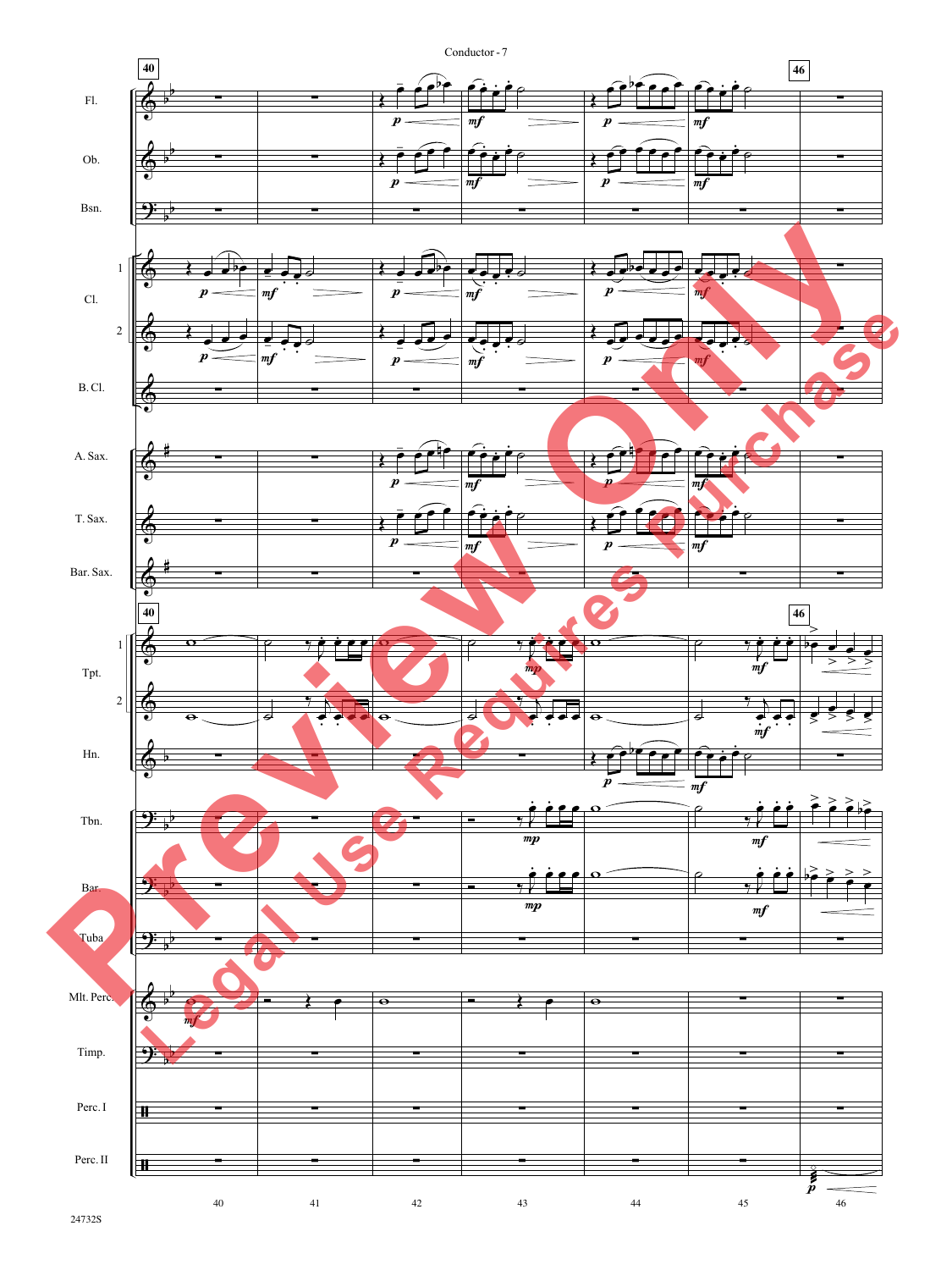Conductor - 8

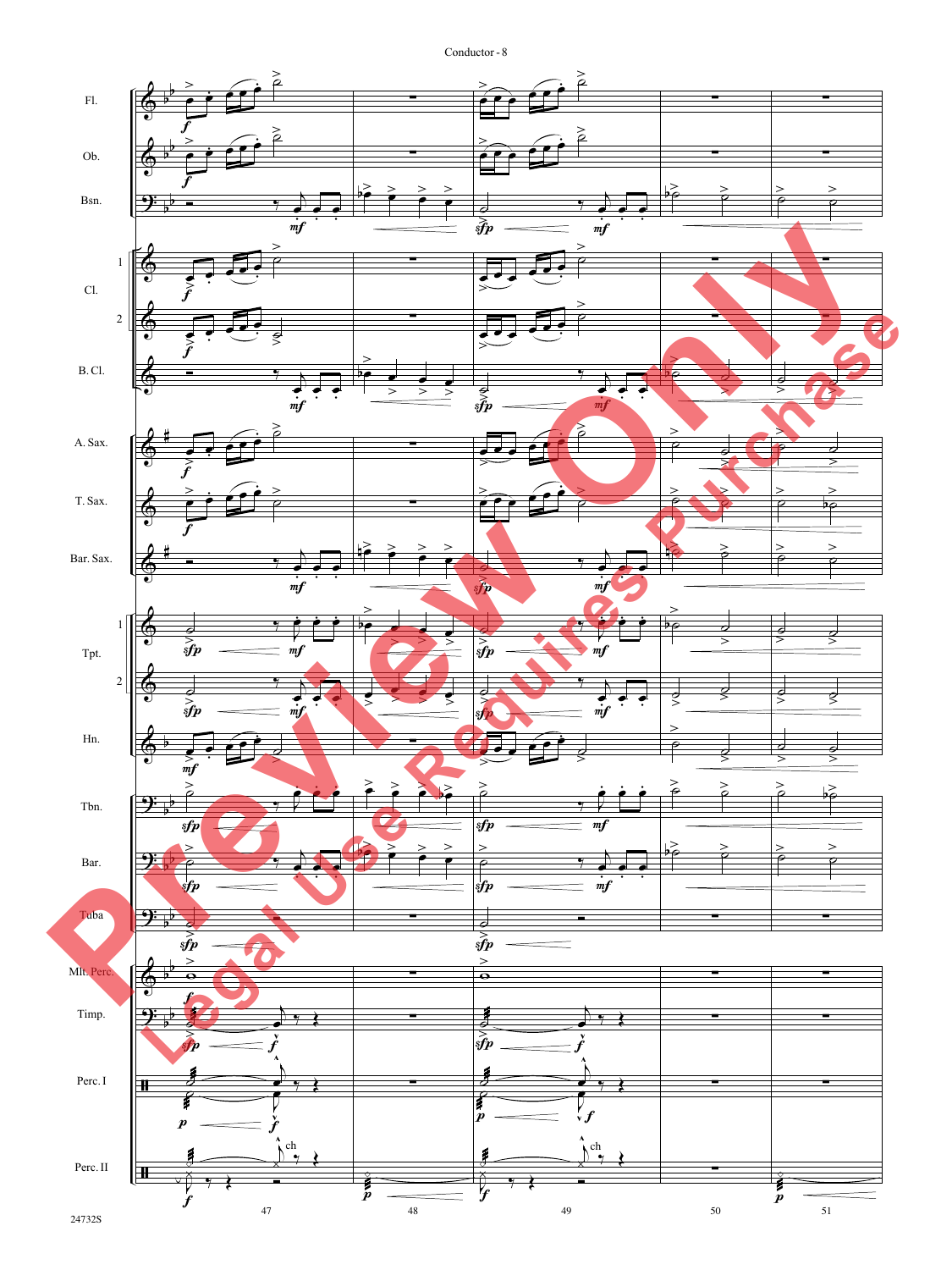